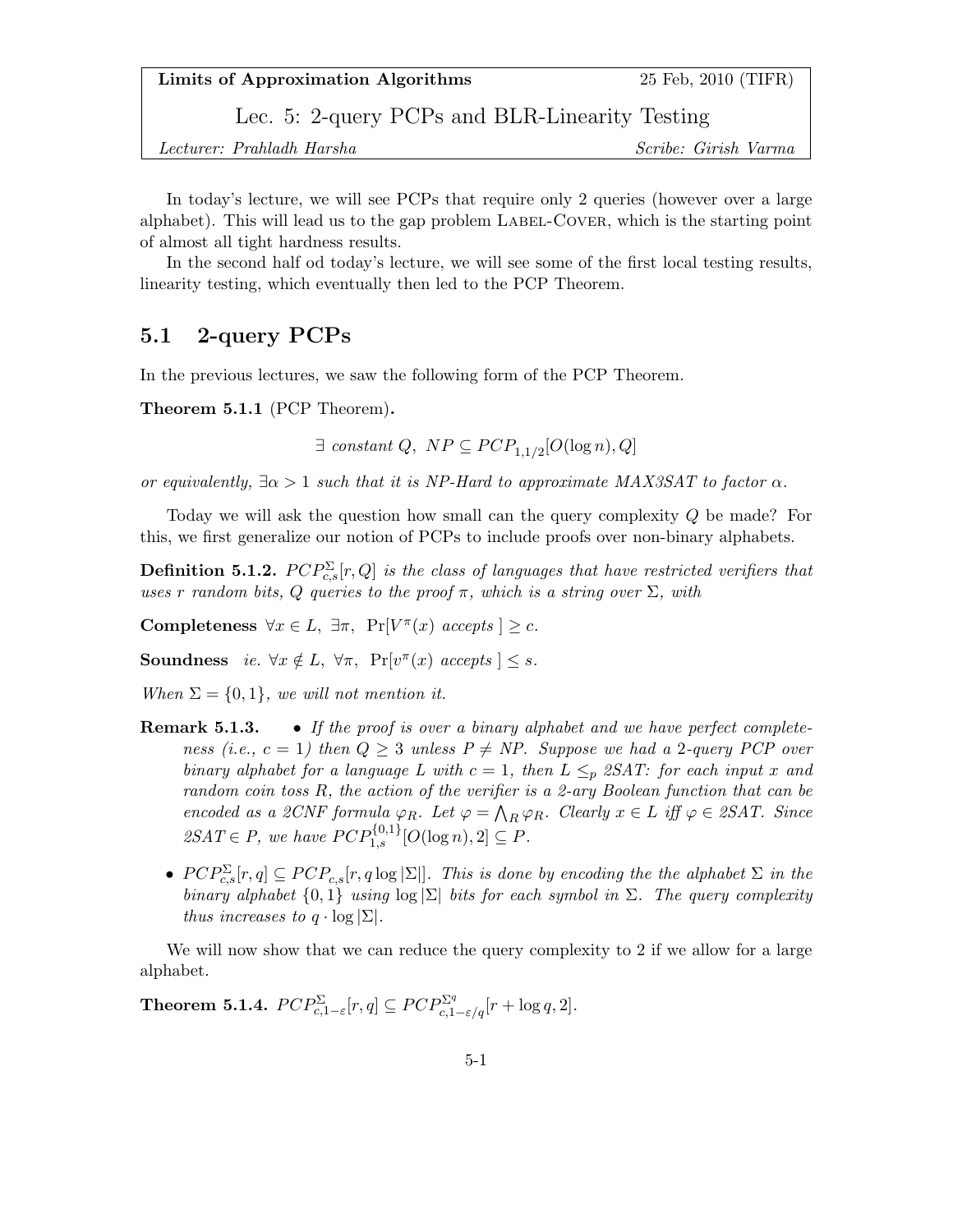*Proof.* Suppose  $L \in PCP_{c,s}^{\Sigma}[r,q]$ , then L has a  $(r,q,poly(n),poly(n))$ -restricted verifier V. On input x and a proof  $\pi : [m] \to \Sigma$ , V

- 1. randomly tosses some coins R
- 2. generates queries  $i_1, i_2, \ldots i_q$
- 3. reads  $\pi_{i_1}, \pi_{i_2}, \ldots \pi_{i_q}$
- 4. Accepts if the predicate  $P_{x,R}(\pi_{i_1}, \pi_{i_2}, \ldots, \pi_{i_q})$  is satisfied.

Now consider the following proof system with a verifier  $V'$ . The proof will consist of a pair  $\pi_1: [m]^q \to \Sigma^q$  and  $\pi_2: [m] \to \Sigma$ . On input x and the proof  $\pi_1, \pi_2, V'$ 

- 1. randomly tosses some coins R'. We will view R' as  $(R, q)$
- 2. generates queries  $i_1, i_2, \ldots i_q$
- 3. randomly picks  $j \in [q]$
- 4. reads  $\pi_1(i_1, i_2, \ldots, i_q)$  and  $\pi_2(i_i)$
- 5. Computes the predicate

$$
P_{x,R'}(\pi_1(i_1,i_2,\ldots,i_q)) = P_{x,R}(\pi_1(i_1,i_2,\ldots,i_q)_1, \pi_1(i_1,i_2,\ldots,i_q)_2, \ldots, \pi_1(i_1,i_2,\ldots,i_q)_q).
$$

- 6. checks if  $\pi_2(i_j)$  is same as jth symbol of  $\pi_1(i_1, i_2, \ldots, i_q)$
- 7. Accepts if the predicate in step 5 and the check in 6 are true.

If  $x \in L$ , then there is a proof  $\pi$  that V accepts with probability  $\geq c$ . We can easily construct a proof  $\pi_1(i_1, i_2, \ldots, i_q) = \pi(i_1)\pi(i_2)\ldots \pi(i_q)$  and  $\pi_2 = \pi$  that V' will accept with probability  $\geq c$ .

If  $x \notin L$ , then for any proof  $\pi_2 = \pi$ , V rejects with probability at least  $\varepsilon$ . In other words, at least  $\varepsilon$ -fraction of the predicates  $P_{x,R}(\pi_{i_1},\ldots,\pi_{i_q})$  are rejected. But  $\pi_1$  need not be an exact expansion of  $\pi_2$  (ie  $\pi_1(i_1, i_2, \ldots, i_q) \neq \pi(i_1)\pi(i_2)\ldots \pi(i_q)$ ). We must thus have that either  $\pi_1(i_1, i_2, \ldots, i_q) = \pi(i_1)\pi(i_2)\ldots \pi(i_q)$  in which case step 5 rejects or at least one of the symbols  $\pi_1(i_1,\ldots,i_q)_j$  must disargree with the corresponding symbol  $\pi_2(i_j)$  in which case step 6 rejects with probability at least  $1/q$ . Hence, the overall test rejects with probability at least  $\varepsilon/q$ , completeing the soundness analysis.

 $\Box$ 

**Corollary 5.1.5.** 
$$
\exists
$$
 constant Q,  $NP \subseteq PCP_{1,1/2}[O(\log n), Q] \subseteq PCP_{1,1-\frac{1}{2Q}}^{\{0,1\}^Q}[O(\log n), 2].$ 

Suppose we want to decrease the error probability of soundness s, then we repeat the PCP, say some  $t$  times and reject if at least one of them rejects. This gives us that  $PCP^{\Sigma}_{1,s}[O(\log n),2] \subseteq PCP^{\Sigma}_{1,s^t}[O(t \log n), 2t].$  But this increases the number of queries. What if we ask all the t queries together? In other words, we still ask only 2 queries but club all the  $t$  repetitions together. On the face of it, it is not at all clear that the error drops if one repeats in such a parallel fashion. Surprisingly, Feige and KIlian [\[FK00\]](#page-5-0) and then Raz  $[Raz98]$  showed that the error does drop exponentially in t even in this case.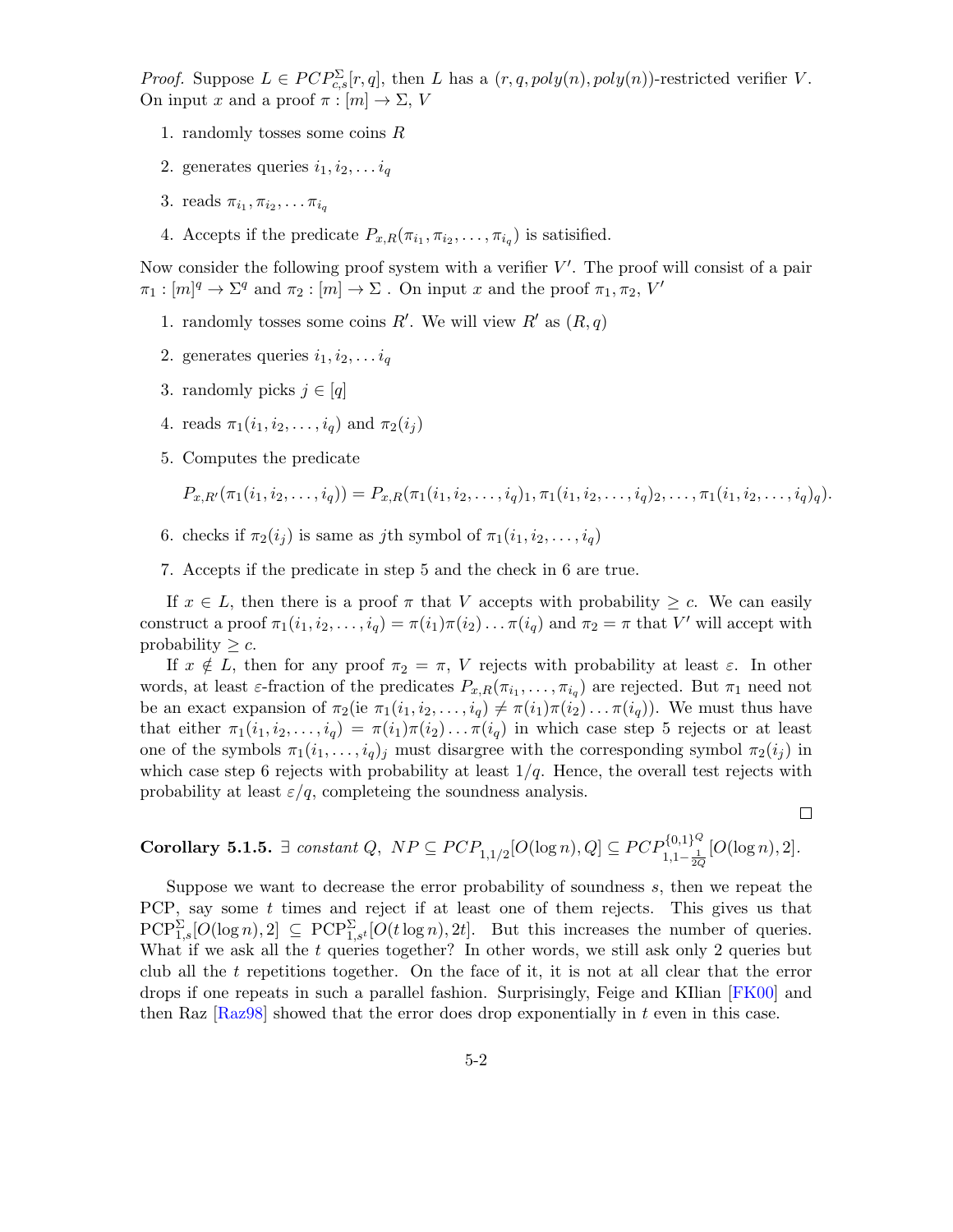**Theorem 5.1.6** (Parallel Repitition).  $\forall s \in (0,1)$ ,  $\exists c_s \in (0,s)$ ,  $PCP^{\Sigma}_{1,s}[r,2] \subseteq PCP^{\Sigma^t}_{1,c_s^t}[rt,2]$ .

<span id="page-2-0"></span>Corollary 5.1.7.  $\forall \varepsilon > 0$ ,  $\exists$  an alphabet  $\Sigma$  such that

$$
NP \subseteq PCP_{1,\varepsilon}^{\Sigma}[O(\log n \cdot \log(1/\varepsilon)), 2]
$$

where such that  $|\Sigma| = \text{poly}(1/\varepsilon)$ .

### 5.1.1 LABEL-COVER

We saw that there are PCP proof systems for languages in NP, in which the verifier makes only 2 queries. Furthermore, observe that the check made by the verifier is in the form of a projection from the first answer to the second. It will be more convenient to abstract these 2-query PCPs in terms of a graph problem, which we call LABEL-COVER.

**Definition 5.1.8** (LABEL-COVER). An instance I of the LABEL-COVER problem is specified by a quadruple  $(G, \Sigma_1, \Sigma_2, F)$  where  $G = (L, R, E)$  is a bipartite graph,  $\Sigma_1$  and  $\Sigma_2$  are two finite sized alphabets and  $\Pi = {\pi_e : \Sigma_1 \to \Sigma_2 | e \in E}$ , is a set of functions (also called projections), one for each edge  $(u, v) \in E$ .

A labeling  $A: L \to \Sigma_1, B: R \to \Sigma_2$ , is said to satisfy an edge  $(u, v)$  iff  $\pi_{(u, v)}(A(u)) =$  $B(v)$ . The value of an instance is the maximal fraction of edges satisfied by any such labeling.

For any  $\delta \in (0,1)$ , the gap problem  $GAP_{\varepsilon}$ -LC is the promise problem of deciding if a given instance has value 1 or at most  $\varepsilon$ . More precisely, the YES and NO of GAP<sub> $\varepsilon$ </sub>-LC are given as follows.

$$
\begin{aligned}\n\text{YES} &= \{I : \exists \,(A: L \to \Sigma_1, \ B: R \to \Sigma_2) \ \text{such that} \ \forall (u, v) \in E, \ \pi_{(u, v)}(A(u)) = B(v)\} \\
\text{NO} &= \{I : \forall \,(A: L \to \Sigma_1, \ B: R \to \Sigma_2), \ |\{(u, v) \in E : \pi_{(u, v)}(A(u)) =, B(v)\}| \leq \varepsilon |E|\}\n\end{aligned}
$$

Thus, an equivalent formulation of [Corollary 5.1.7](#page-2-0) is the following.

Corollary 5.1.9.  $\forall \varepsilon > 0$ , there exist alphabets  $\Sigma_1, \Sigma_2$  with  $|\Sigma_1|, |\Sigma_2| = \text{poly}(1/\varepsilon)$  such that  $GAP<sub>\epsilon</sub>-LC$  is NP-hard.

### 5.2 Linearity Testing

We will now see a randomized test for checking whether a function between two groups is linear (ie a homomorphism).

**Definition 5.2.1** (Linear function). Gven two Abelian groups  $G, H$ , the function  $f : G \to H$ is said to be linear iff

$$
\forall x, y \in G, \ f(x+y) = f(x) + f(y).
$$

(Observe that the first  $+$  is performed according to group G while the second is performed according to H.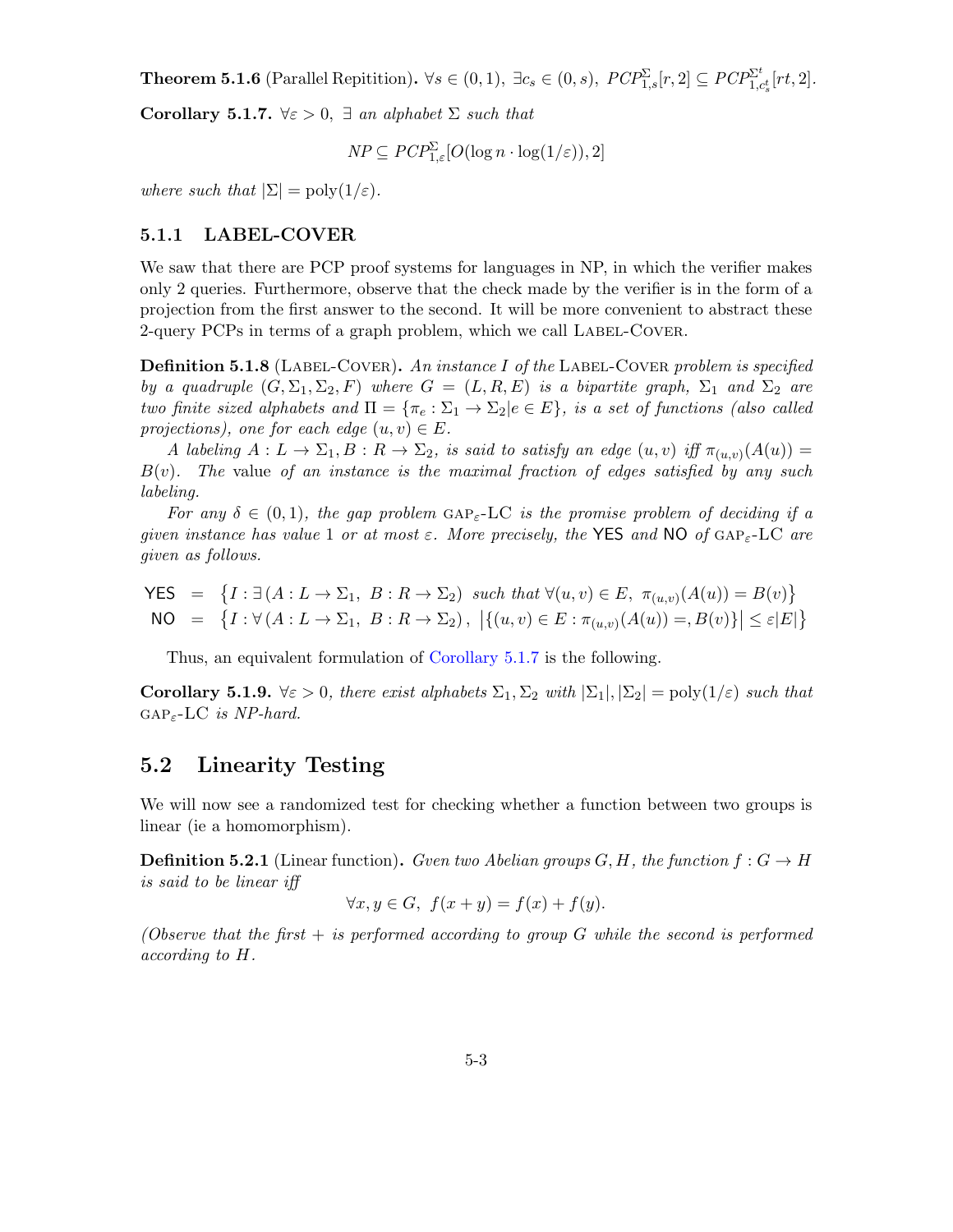A naive test for checking for linearity is to randomly pick  $x, y \in G$  and check if  $f(x+y) =$  $f(x)+f(y)$ . Blum, Luby and Rubinfield [\[BLR93\]](#page-5-2) showed that this check is actually a "good" one.

BLR-Test<sup>f</sup>: " 1. Choose 
$$
y, z \in_R G
$$
 independently  
2. Query  $f(y), f(z),$  and  $f(y + z)$   
3. Accept if  $f(y) + f(z) = f(y + z)$ .

We will prove that this test is "good". Before stating the result we need some definitions.

**Definition 5.2.2** (Local consistency). Local consistency of  $f \in H^G$  denoted by  $\varepsilon(f)$  is defined as

$$
\varepsilon(f) = \Pr_{x,y}[f(x) + f(y) \neq f(x+y)]
$$

It is clear that, if f is linear then the naive check is true with probability 1 (ie.  $\varepsilon(f) = 0$ ).

**Definition 5.2.3** (Hamming distance). For  $f, g \in H^G$ , the Hamming distance  $\delta(f, g)$  is defined as

$$
\delta(f,g) = \Pr_{x \in G} [f(x) \neq g(x)]
$$

For  $f \in H^G$  and  $S \subset H^G$ .

$$
\delta(f,S)=\min_{g\in S}\delta(f,g)
$$

**Definition 5.2.4** (Global Consistency). Let  $L \subset H^G$  be the set of all linear functions (homomorphisms) from G to H. Then the global consistency of  $f \in H^G$  denoted by  $\delta(f)$ is defined as

$$
\delta(f) = \delta(f, L)
$$

It is clear that  $\delta(f) = 0 \Rightarrow \varepsilon(f) = 0$ . To show that the test is "good" is equivalent to proving a result of the following type:  $\delta(f)$  is "large" implies  $\varepsilon(f)$  is "large". We will first show that a general result of this nature is impossible if  $\varepsilon(f)$  is not too small.

Consider the function  $f : \mathbb{Z}/3n\mathbb{Z} \to \mathbb{Z}/3n\mathbb{Z}$  defined as follows:

$$
f(x) = \begin{cases} 0 & \text{if } x \equiv 0 \pmod{3} \\ 1 & \text{if } x \equiv 1 \pmod{3} \\ 3n - 1 & \text{if } x \equiv -1 \pmod{3} \end{cases}
$$

It can be shown that though for this f,  $\varepsilon(f) = 2/9$ ,  $\delta(f) = 2/3$ . Thus, even though  $\delta(f)$ is very large,  $\varepsilon(f)$  is not all that large. This counterexample was given by Coppersmith. We will now give an analysis of the test (also due to Coppersmith) which shows that this is basically the worst example. and also showed the following

Claim 5.2.5. Suppose  $\varepsilon(f) < 2/9$  then  $\delta(f) \leq 2\varepsilon(f)$ .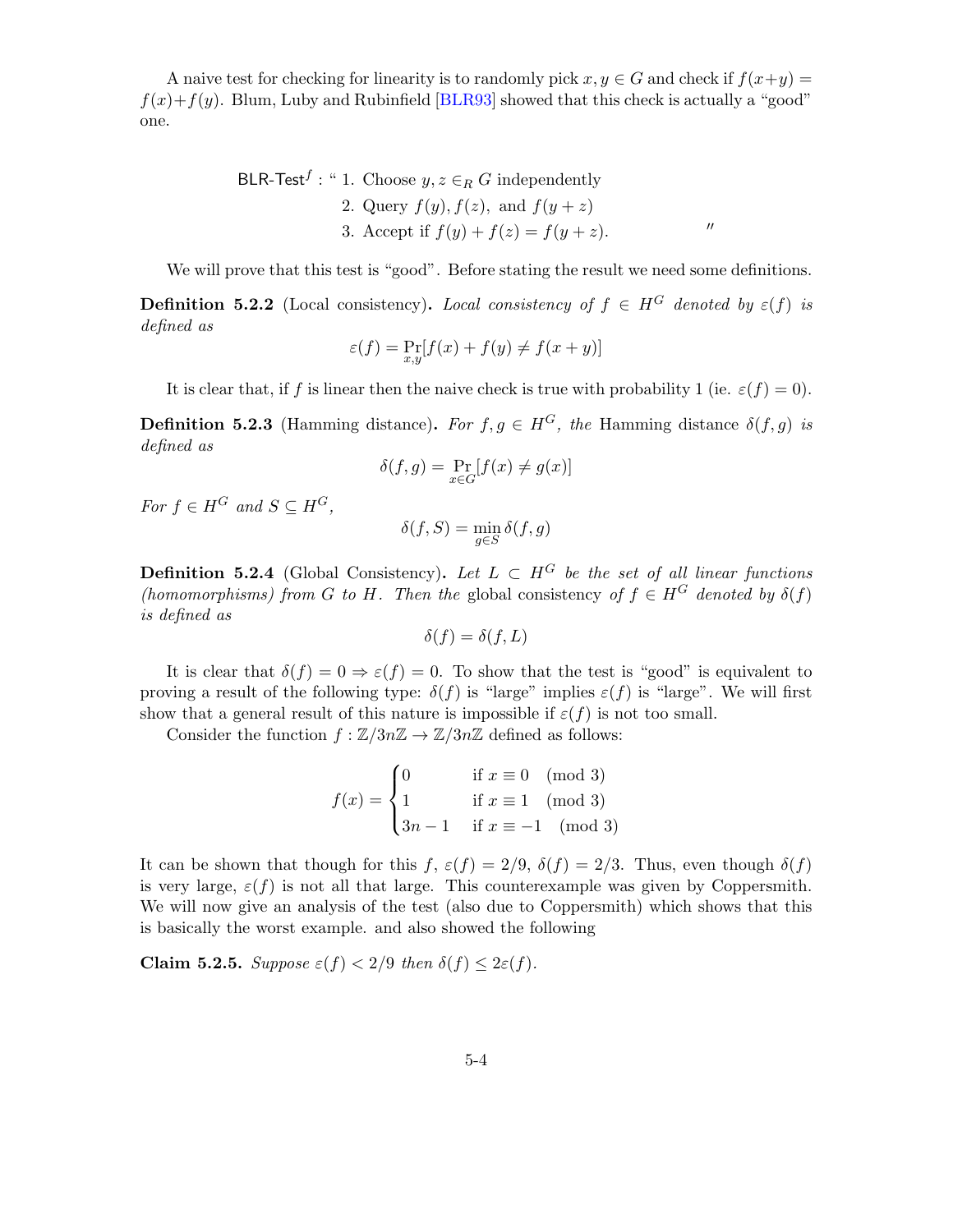*Proof.* Let  $\varphi: G \to H$  be defined as

$$
\varphi(x) = \text{plurality}_{y} \{ f(x+y) - f(y) \},
$$

with ties being broken arbibtrarily. We will show that  $\varphi$  has the following properties, which clearly implies the claim.

- 1.  $\delta(f, \varphi) \leq 2\varepsilon(f)$
- 2.  $\forall x, \text{Pr}_y[\varphi(x) = f(x+y) f(y)] \geq 2/3$ . Thus, even though  $\varphi(x)$  was defined as the plurality, it is actually a 2/3-majority.
- 3.  $\varphi$  is linear
- 1. Proof of " $\delta(f, \varphi) \leq 2\varepsilon(f)$ "

Let BAD =  $\{x \in G : \Pr_y[f(x) \neq f(x + y) - f(y)] \geq 1/2\}$ . If  $x \notin$  BAD, then  $f(x) = \varphi(x)$ . Hence,  $\delta(f, \varphi) \leq |\text{BAD}|/|G|$ . Now

$$
\varepsilon(f) = \Pr_{x,y}[f(x) \neq f(x+y) - f(y)]
$$
  
\n
$$
\geq \Pr_{x \in \text{BAD}}[x \in \text{BAD}] \cdot \Pr_{x \in \text{BAD}}[f(x) \neq f(x+y) - f(y)|x \in \text{BAD}]
$$
  
\n
$$
\geq \frac{|\text{BAD}|}{2|G|}
$$

2. Proof of " $\forall x$ , Pr<sub>y</sub>[ $\varphi(x) = f(x+y) - f(y)$ ] ≥ 2/3"

Fix any  $x$ , consider the following the collision probability

$$
\Pr_{y_1, y_2} [f(x + y_1) - f(y_1) = f(x + y_2) - f(y_2)]
$$
\n
$$
= \Pr_{y_1, y_2} [f(x + y_1) + f(y_2) = f(x + y_2) + f(y_1)]
$$
\n
$$
\geq \Pr_{y_1, y_2} [f(x + y_1) + f(y_2) = f(x + y_1 + y_2) = f(x + y_2) + f(y_1)]
$$
\n
$$
\geq 1 - 2\varepsilon(f) > 5/9
$$

For  $h \in H$ , let  $p_h = Pr_y[f(x + y) - f(y) = h]$ . Clearly,  $p_{\text{max}} = \max p_h = Pr_y[\varphi(x) = h]$ .  $f(x+y) - f(y)$ . Since the  $p_h$ 's are a probability distribution, we have  $\sum_{h \in H} p_h = 1$ . From the above argument wrt. to the collision probability we have  $\sum_{h\in H} p_h^2 > 5/9$ . Then the following is true

$$
p_{\max} = p_{\max} \cdot \sum p_h \ge \sum_{h \in H} p_h^2 > 5/9
$$
  

$$
p_{\max}^2 + (1 - p_{\max})^2 \ge \sum_{h \in H} p_h^2 > 5/9
$$
  

$$
2p_{\max}^2 - 2p_{\max} + 4/9 > 0
$$
  

$$
p_{\max} > 2/3
$$

So for at least 2/3 fraction of the y's  $f(x + y) - f(y)$  is the same and hence equal to  $\varphi(x)$ .